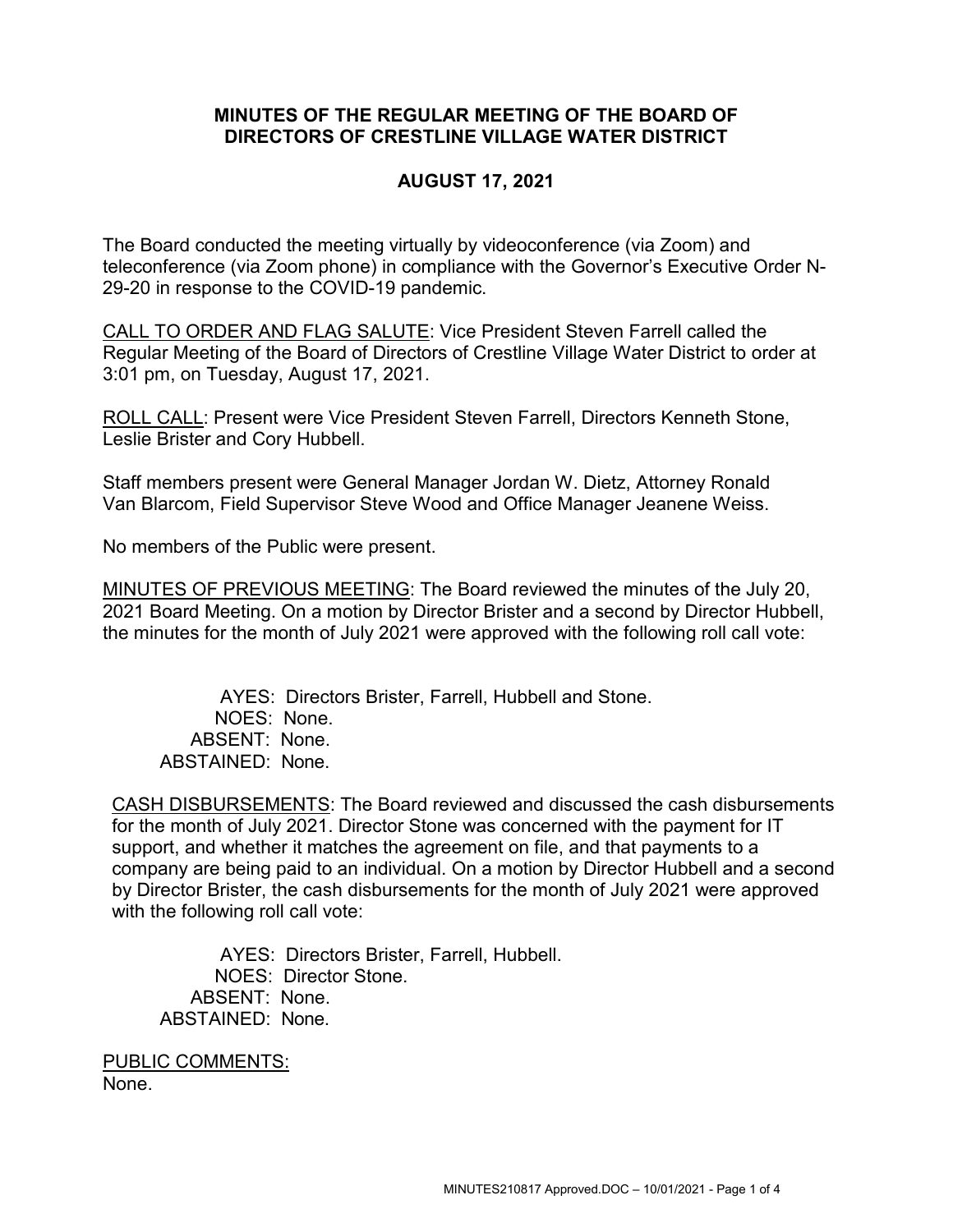DISCUSS SALE OF SURPLUS EQUIPMENT: The Board discussed the sale of the surplus Ford F-150, after receiving a single bid less than the reserve price. Manager Dietz shared that the original bid was \$4,750.00, and that the bid had been later raised to \$5,000.00. The Board discussed options for alternative sale of the vehicle, and discussed the opinion of staff.

On a motion by Director Stone and a second by Director Brister, the Board approved the sale of the vehicle, with encouragement for the General Manager to negotiate a higher sale price, with the following roll call vote:

AYES: Directors Brister, Farrell, Hubbell and Stone. NOES: None. ABSENT: None. ABSTAINED: None.

## ADOPT RESOLUTION NO. 479, AUTHORIZING UMPQUA BANK PURCHASING

CARDS: The Board reviewed the documentation provided by Umpqua Bank and Staff, and discussed the purchasing card agreement and limits. The account is designed as strictly a purchasing account, with a \$50,000.00 limit. This limit would allow for (3) staff credit cards, each with a \$7,500.00 purchasing limit. The staff cards would be utilized by the General Manager, Office Manager and Field Supervisor, with the excess credit limit allowing for emergency purchases or increased limits during disaster situations.

On a motion by Director Hubbell and a second by Director Brister, the Board approved the resolution with the following roll call vote:

AYES: Directors Brister, Farrell, Hubbell and Stone. NOES: None. ABSENT: None. ABSTAINED: None.

ADMINISTRATIVE CODE LANGUAGE UPDATE REVIEW: Manager Dietz introduced a full Administrative Code with language updates for review. Changes represent policies necessary for pursuing a Certificate of Transparency from the Special Districts Leadership Foundation, and are a combination of all discussions from previous meetings. Some policies are new and others are modified language, and each will be adopted by resolution.

Manager Dietz imparted that action does not need to be taken, as this is for detailed review of the final document before adopting language.

PERSONNEL MANUAL LANGUAGE UPDATE REVIEW: Manager Dietz shared the proposed changes to the Personnel Manual, which reflected an earlier language discussion with the Board. This language was modified to encourage growth by staff utilizing certificates and training by providing reimbursement for tests and training in the future.

MINUTES210817 Approved.DOC – 10/01/2021 - Page 2 of 4 The Board's previous discussion encouraged providing more options for assistance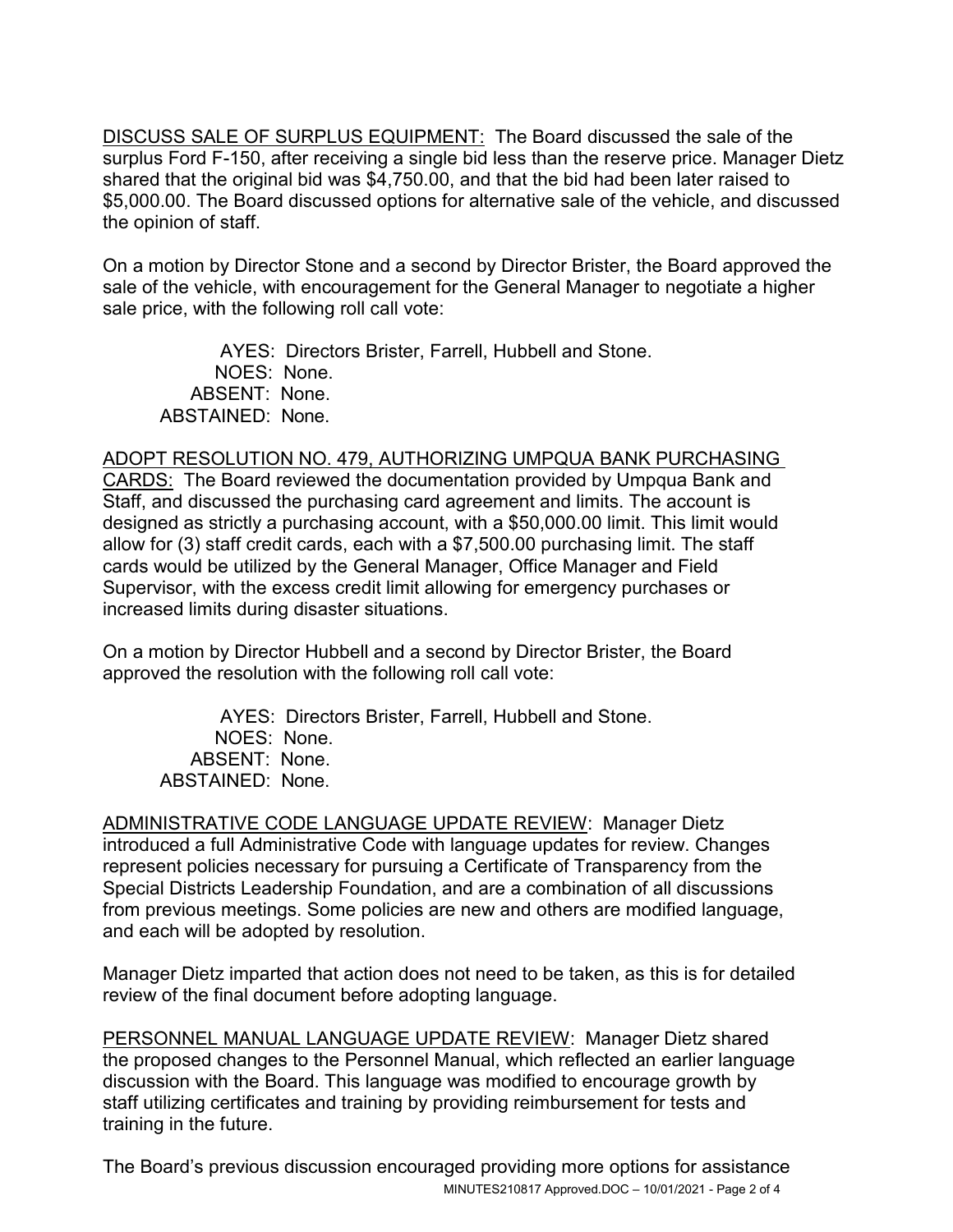and reimbursement. The language was provided for review, with the goal of adoption at the September meeting.

Director Farrell asked to clarify the language regarding prior approval from the General Manager and Attorney Van Blarcom and Manager Dietz agreed to modify it.

PAID TIME OFF AND COMP TIME ACCRUAL REVIEW: Manager Dietz brought the information that was provided in the previous meeting as it was tabled. Discussion by the Board included current Comp time accrual by department.

No action was taken, and the policy will remain as written.

EMERGENCY RESILIENCY PLANNING: Manager Dietz brought information regarding the District's emergency planning at the request of Director Farrell. The District currently maintains multiple reports that address the emergency planning and recovery actions for various emergency situations. These include a Hazard Mitigation Plan, Emergency Response Plan and multiple assessment tools that were used to analyze risks within the District.

With the impending drought and wildfire potential, Public Safety Power Shutoff events and physical loss by wildfire were analyzed and discussed.

Directors discussed the need for emergency supplies on-hand to provide for staff in natural disasters, as well as the ability for Office Manager Weiss to remotely access District computer systems should evacuations be forced.

MANAGER'S REPORT/PROJECT UPDATE: Manager Dietz reported the District Administrative Office continues to adhere to extra Covid-19 precautionary and cleaning standards. Staff are asked to wear masks when interacting with public at the front counter. Director Farrell discussed current OSHA guideline modifications, and will share information as provided.

Manager Dietz reported that Field Supervisor Wood has made excellent progress for the Electra Well site, including a retaining wall and foundations for the building, and he has completed extension of underground utilities.

Manager Dietz thanked Office Manager Weiss for her amazing integration into her new position. She has also found errors that have needed attention, and been an amazing asset to the District.

Manager Dietz indicated that training for backhoe safety was supposed to have happened, but due to leaks and other concerns, had not yet happened. This training will be utilized before the Chateau main extension, so as to inform newer members of staff and reinforce safety among veteran crew members.

Annual consumption comparison data was provided for the Board. This data shows our current position in comparison with the previous year for the purposes of monitoring the Governor's request for voluntary reduction in water usage. Manager Dietz shared that the District's average consumption is 1.79% lower than 2020,